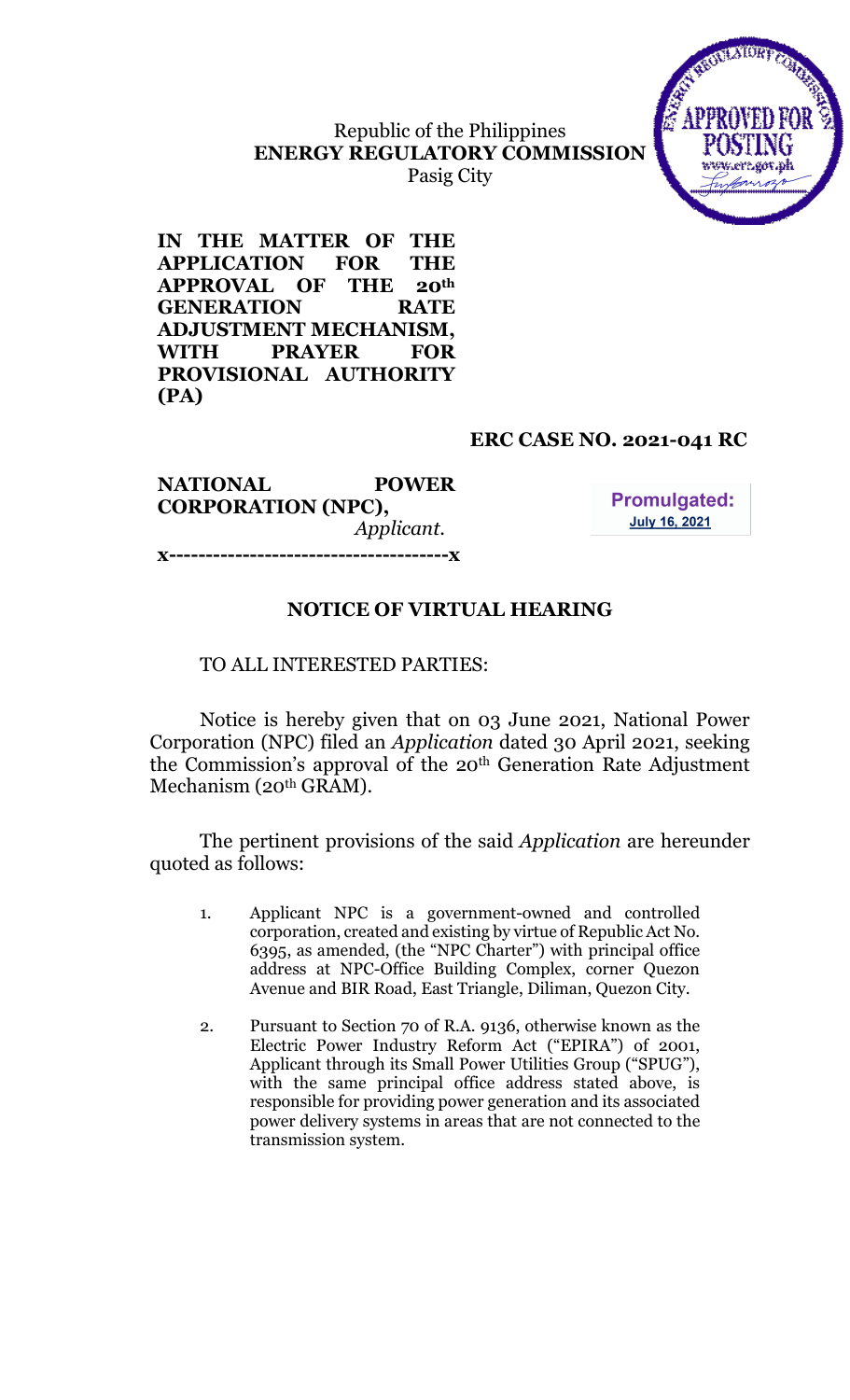## ERC CASE NO. 2021-041 RC NOTICE OF VIRTUAL HEARING/08 JULY 2021 PAGE 2 OF 9

- 3. In the performance of its missionary electrification function, NPC through its SPUG, incurs additional operating costs as a result of the fluctuation of fuel prices used in power generation. As such, NPC is allowed by the rules to recover through the Generation Rate Adjustment Mechanism ("GRAM") the said additional costs incurred in the operation that is beyond the approved rate.
- 4. In the Order dated 24 February 2003, this Honorable Commission issued and adopted the Implementing Rules for the GRAM providing for, among others, the mechanisms for the recovery or refund of the deferred fuel costs and purchased power costs.
- 5. This application is being filed pursuant to the said GRAM Implementing Rules vis-à-vis Section 4(e) Rule 3 of the Implementing Rules and Regulations ("IRR"), as amended, of EPIRA dated June 8, 2001.
- 6. The Application covers the billing period from January to June 2019. Applicant has fully complied with the GRAM's monthly reportorial requirements<sup>1</sup> in support of the calculated allowable costs covering the billing period.
- 7. Under this application, NPC through its SPUG operation, has incurred total actual fuel costs during the afore-said test period as follows:

| Table 1. Total Actual Fuel Costs, in PhP |  |  |
|------------------------------------------|--|--|
|                                          |  |  |

|                    | <b>Actual Fuel</b> |  |
|--------------------|--------------------|--|
|                    | Costs, PhP         |  |
| <b>LUZON</b>       | 1, 154, 771, 428   |  |
| <b>VISAYAS</b>     | 236,562,481        |  |
| <b>MINDANAO</b>    | 910,865,551        |  |
| <b>PHILIPPINES</b> | 2,302,199,461      |  |

8. The costs of fuel consumed without generation (start-up) were not subjected to ERC - approved Heat Rate Cap as the fuel was used during start-up operations. Said costs are included in the Allowable Fuel Costs calculated together with the costs for the fuel consumed with generation that were subjected to ERC - approved Heat Rate cap for Luzon, Visayas and Mindanao. The said Allowable Fuel Costs are provided, as follows:

| rable 2. Allowable Puel Costs, in Fill |                |  |
|----------------------------------------|----------------|--|
|                                        | Allowable Fuel |  |
|                                        | Costs, PhP     |  |
| <b>LUZON</b>                           | 1,153,655,229  |  |
| <b>VISAYAS</b>                         | 236,562,481    |  |
| <b>MINDANAO</b>                        | 907,755,989    |  |
| <b>PHILIPPINES</b>                     | 2,297,973,700  |  |

Table 2. Allowable Fuel Costs, in PhP

 $\overline{a}$ 1 Thereto attached to the Judicial Affidavit as Exhibit "A to A-18".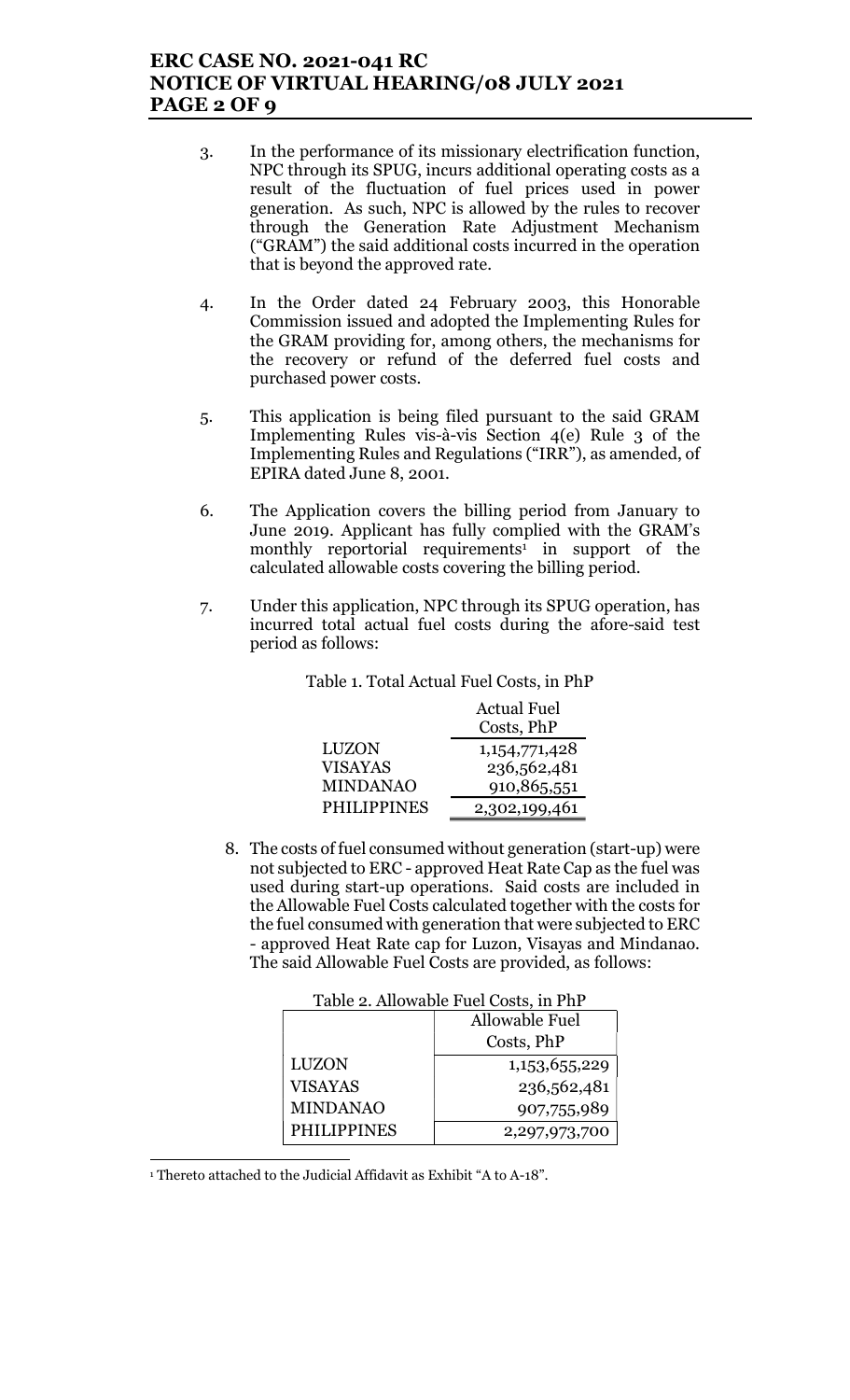# ERC CASE NO. 2021-041 RC NOTICE OF VIRTUAL HEARING/08 JULY 2021 PAGE 3 OF 9

9. The Applicant has accounted the corresponding fuel costs recovered through the Subsidized Approved Generation Rate<sup>2</sup> (SAGR) using the breakdown in the unbundled SAGR approval by the Honorable Commission under ERC Case No. 2002-01 as follows:

| . <b>. .</b> .     |                              |             |  |
|--------------------|------------------------------|-------------|--|
|                    | Fuel Recovery under the SAGR |             |  |
|                    | (PhP/kWh)                    | Amount      |  |
| <b>LUZON</b>       | 2.0282                       | 227,868,307 |  |
| <b>VISAYAS</b>     | 3.8942                       | 71,227,860  |  |
| <b>MINDANAO</b>    | 3.2787                       | 286,436,237 |  |
| <b>PHILIPPINES</b> |                              | 585,532,403 |  |

Table 3. Fuel Recovery under SAGR, in PhP

10. As authorized under the implementing rules of the GRAM, the following carrying interest charges were utilized by the Applicant:

| Test/Billing      | Prevailing              | Authorized              | Allowable |
|-------------------|-------------------------|-------------------------|-----------|
| Mos.              | $91$ -day T-            | Allowance <sup>2/</sup> | Rate      |
|                   | Bill Rate <sup>1/</sup> |                         |           |
| January 2019      | 5.444                   | 3.000                   | 8.444     |
| February 2019     | 5.575                   | 3.000                   | 8.575     |
| <b>March 2019</b> | 5.754                   | 3.000                   | 8.754     |
| April 2019        | 5.606                   | 3.000                   | 8.606     |
| May 2019          | 5.309                   | 3.000                   | 8.309     |
| <b>June 2019</b>  | 4.596                   | 3.000                   | 7.596     |

Table 4. Allowable Carrying Charge Interest Rates

 1/Source: Bangko Sentral ng Pilipinas (www.bsp.gov.ph/statistics/sdds/tbillsdds.htm) 2/ As authorized in the GRAM Implementing Rules

11. The table below shows the calculated deferred fuel costs and the corresponding DAA for Luzon, Visayas and Mindanao under the subject 20<sup>th</sup> GRAM Application covering the test period January to June 2019 and the corresponding proposed rates in P/kWh calculated for recovery for a period of two (2) years:

|                                                        | <b>LUZON</b> | <b>VISAYAS</b> | <b>MINDANAO</b> | <b>PHILIPPINES</b> |
|--------------------------------------------------------|--------------|----------------|-----------------|--------------------|
| Principal                                              | 925,786,923  | 165,334,622    | 621, 319, 752   | 1,712,441,296      |
| Carrying Charge                                        | 20,625,825   | 3,689,578      | 14,030,929      | 38,346,332         |
| TOTAL, PhP                                             | 946,412,748  | 169,024,200    | 635,350,681     | 1,750,787,628      |
| Two(2) Years<br><b>Projected Energy</b><br>Sales (MWh) | 600,197      | 119,190        | 495,618         | 1,215,005          |
| 20 <sup>th</sup> GRAM DAA,<br>PhP/kWh                  | 1.5768       | 1.4181         | 1.2819          | 1.4410             |

#### Table 5. Twentieth (20<sup>th</sup>) GRAM DAA Summary

 $\overline{a}$ 2 Attached to the Judicial Affidavit as Exhibit "B".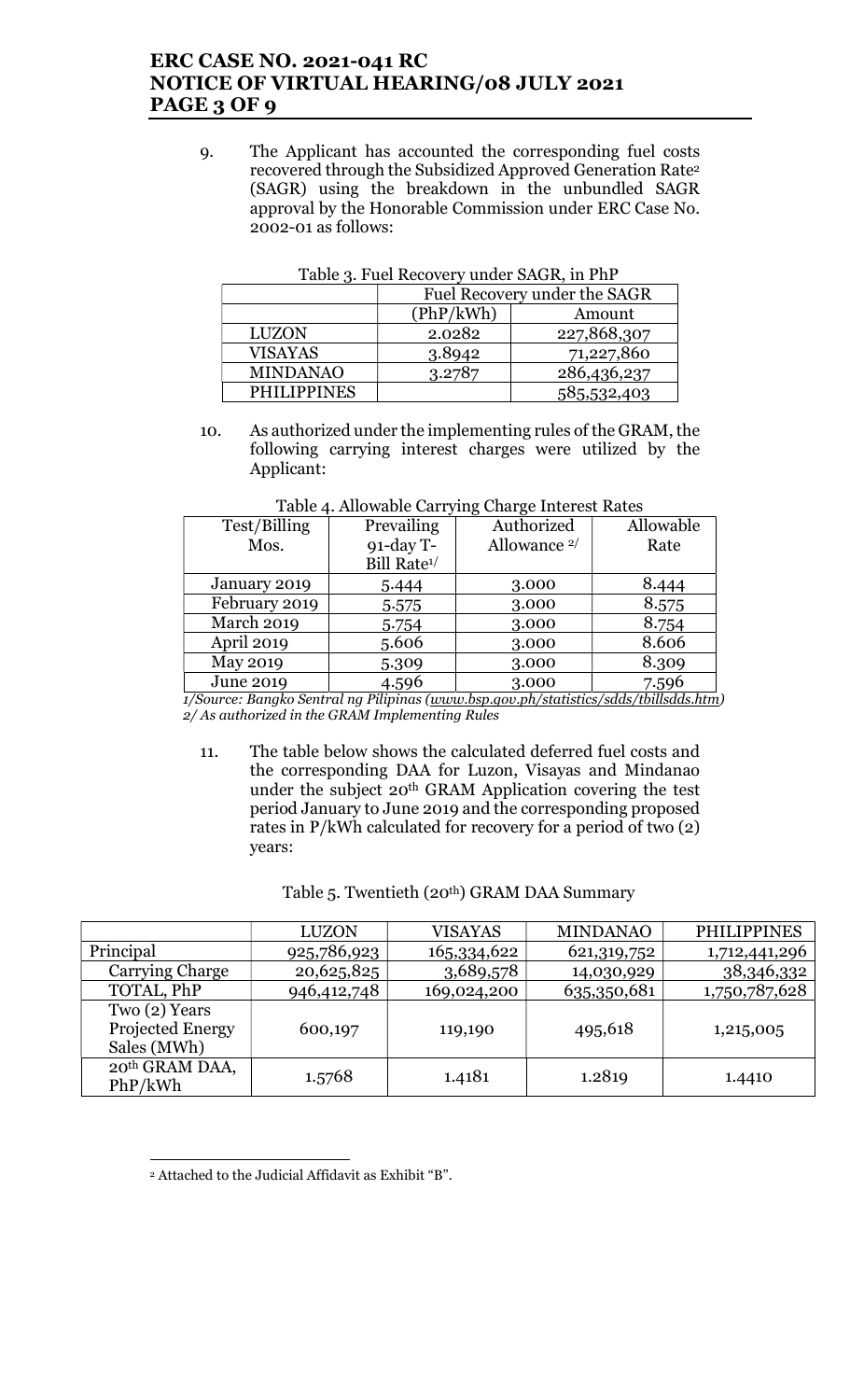# ERC CASE NO. 2021-041 RC NOTICE OF VIRTUAL HEARING/08 JULY 2021 PAGE 4 OF 9

- 12. The Applicant proposes to recover the above calculated DAA within two (2) years to mitigate the impact thereof to customers in the missionary areas.
- 13. In support of the proposed 20<sup>th</sup> GRAM DAA, Applicant has used the following documents in the process of calculation of the proposed 20th GRAM DAA:
	- a. Fuel Costs recovered through the Subsidized Approved Generation Rate
	- b. E-Copy of NPC-SPUG Plants Fuel Oil Consumption and Inventory Report (FOCIR)
	- c. List of Plants
	- d. Summary of the DAA
	- e. Summary of Net Generation, kWh
	- f. 91-day Treasury Bill Rates
	- g. Actual Energy Sales, kWh
	- h. Projected Energy Sales, kWh
- 14. The Judicial Affidavit of Ms. Margarita M. Egnisaban, Applicant NPC's witness is hereto attached herein as Annex " $A$ " to further support this application. The witness' testimony shall prove that this application, and the computations made herein, are all in accordance with the applicable rules and guidelines.
- 15. Likewise attached hereto to form part of this Application are the following documents previously enumerated and/or mentioned above as basis and documents used by the Applicant in the calculations. The following documents are identified by the witness in her Judicial Affidavit, attached in the Judicial Affidavit, and pre-marked in accordance with the Judicial Affidavit rule.

| Monthly Compliances duly received<br>by this Honorable Commission                   | Exhibit "A to A-17"          |
|-------------------------------------------------------------------------------------|------------------------------|
| E-copy of the attachments of the<br>monthly compliances                             | Exhibit "A-18"               |
| Fuel Costs recovered through the<br>Subsidized Approved Generation<br>Rate ("SAGR") | Exhibit "B"                  |
| E-Copy of NPC-SPUG Plants Fuel Oil<br>Consumption and Inventory Report<br>("FOCIR") | Exhibit "C"                  |
| List of Plants                                                                      | Exhibit "D" to "D-2"         |
| Summary of DAA                                                                      | Exhibit " $E$ " to " $E-1$ " |
| Summary of Net Generation, kWh                                                      | Exhibit "F"                  |
| 91-day Treasury Bill Rates                                                          | Exhibit "G"                  |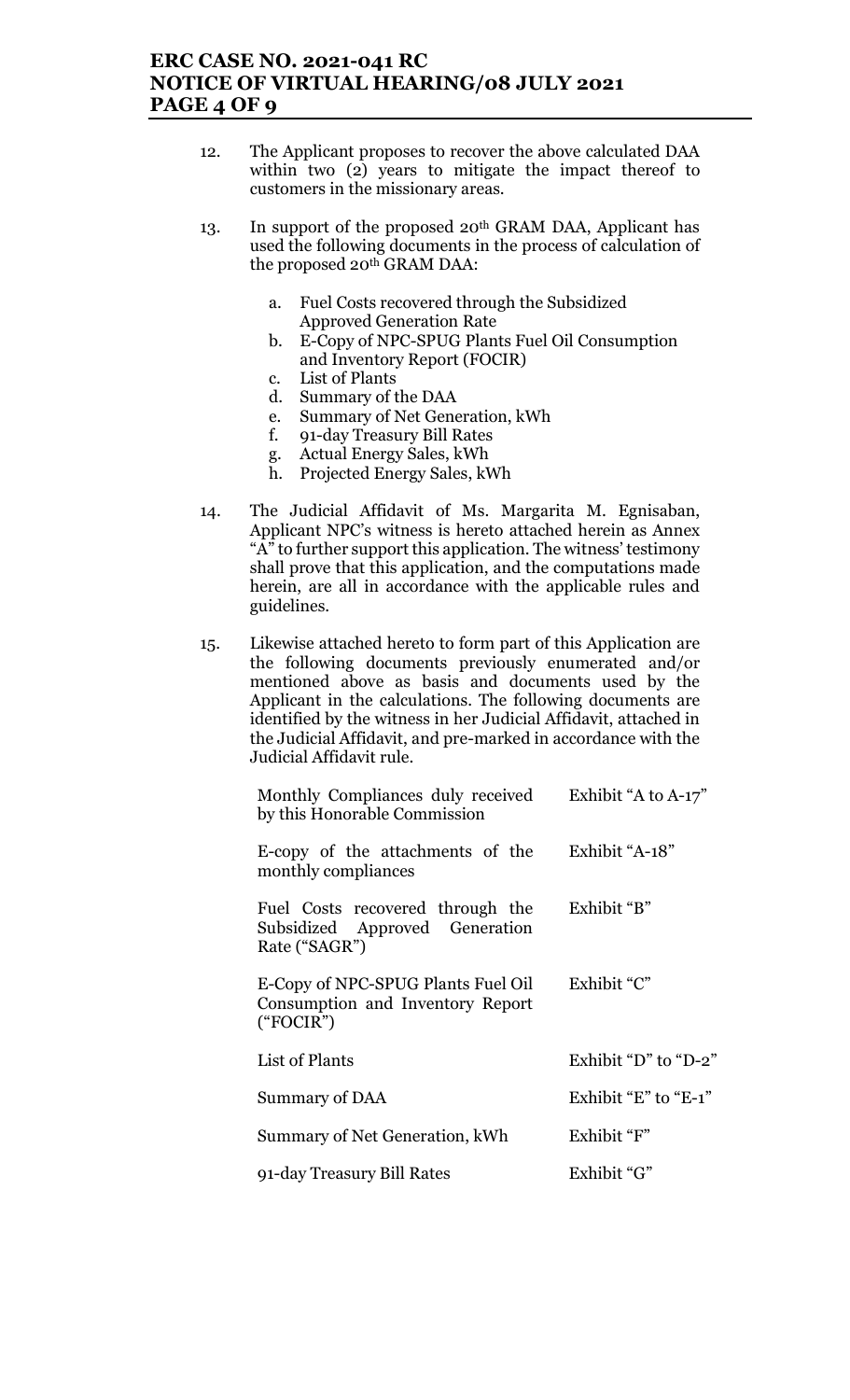## ERC CASE NO. 2021-041 RC NOTICE OF VIRTUAL HEARING/08 JULY 2021 PAGE 5 OF 9

Actual Energy Sales, kWh Exhibit "H" to "H-5"

Projected Energy Sales, kWh Exhibit "I"

- 16. The proposed 20<sup>th</sup> GRAM DAA Application was approved for filing by the National Power Board on 30 June 2020. A certified copy of the Board Resolution No. 2020-24, which was identified by the witness in her Judicial Affidavit and premarked, is attached thereto as Exhibit "J to J-2", and made an integral part hereof.
- 17. With due respect, the proposed GRAM DAA adjustment, once approved, should be implemented or applied on top of the SAGR in both NPC-SPUG and delegated NPC-SPUG areas, or upon entry of NPPs thereof to levelize the rates in the said areas and consistent with ERC letter dated 05 March 2012 issued to NPC during the implementation of the  $4<sup>th</sup>$  to  $6<sup>th</sup>$ GRAM and ICERA DAA. A copy of the said ERC letter dated 05 March 2012, which was identified by the witness in her Judicial Affidavit and pre-marked therein, is attached as Exhibit "K to K-3", forming an integral part of this Application.
- 18. The proposed  $20<sup>th</sup> GRAM DAA$  is fair and reasonable as it is computed in line with the GRAM rules as approved by the Honorable Commission.

#### ALLEGATIONS IN SUPPORT OF THE PRAYER FOR PROVISIONAL AUTHORITY

- 19. The proposed deferred accounting adjustment will reflect the recent costs authorized under the GRAM rules/mechanism and NPC would increase the revenue commensurate with its cost and ultimately reduce the burden of the UC-ME on all electricity end-users.
- 20. Since these expenses were already incurred in the 1st semester of 2019, immediate recovery of the needed adjustment through a provisional authority would help alleviate the operational funding of applicant, without prejudice on the authority of the Honorable Commission to approve the recovery of this adjustment as part of the True Cost Generation Rate ("TCGR"). Thus, this grant of provisional approval will ensure the unimpeded service of Applicant to the missionary areas.
- 21. Pursuant to Rule 14, Section 3 of the Commission's Rules of Practice and Procedure, the Honorable Commission has the authority to grant a provisional authority pending final approval of the instant petition, it states, as follows:

"Section 3. Action and Motion. – The Commission shall act on the motion for provisional authority or interim relief on the basis of the allegations in the application or petition, supporting documents and other pieces of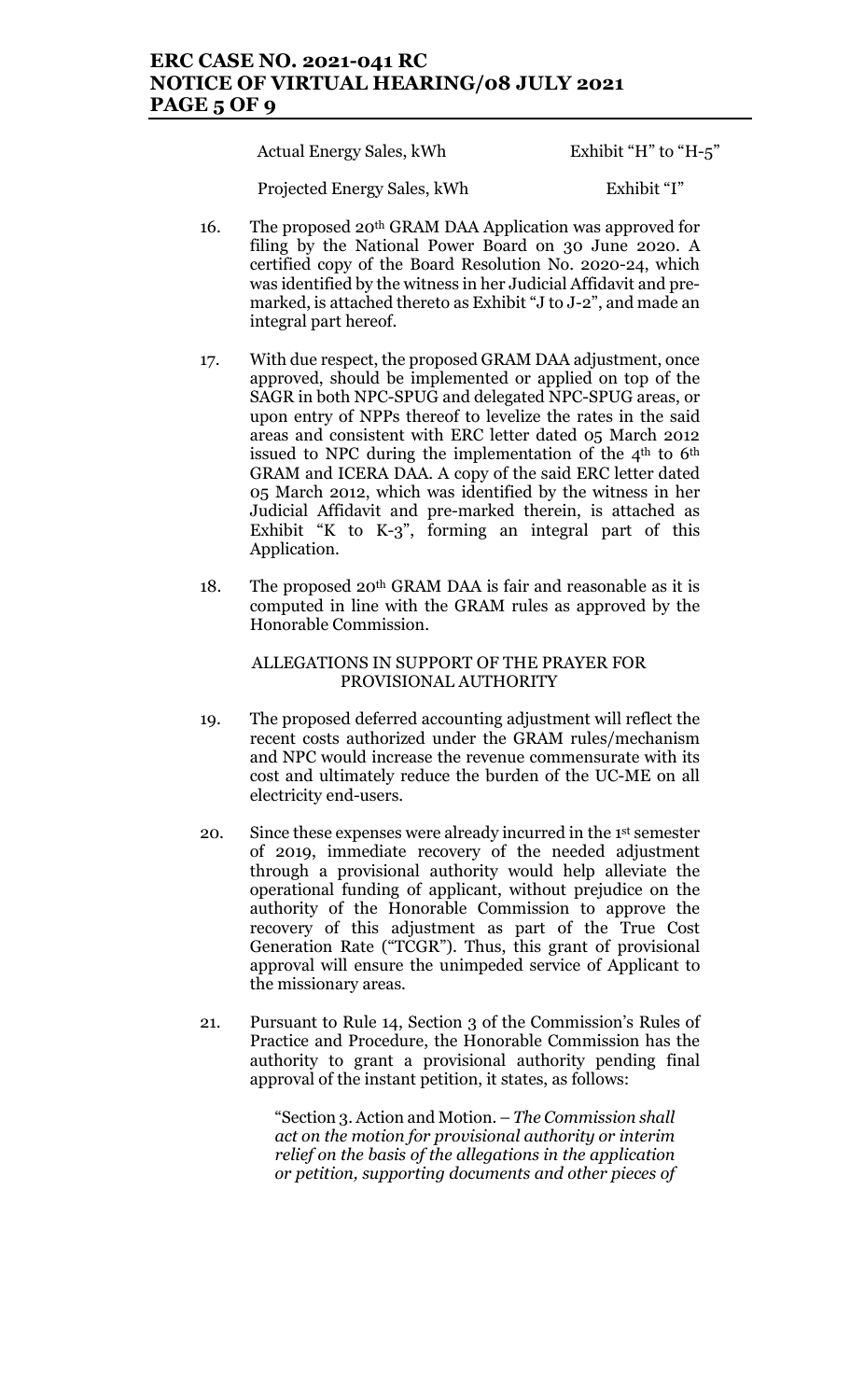evidence that the applicant or petitioner has submitted, as well as the comments or oppositions filed by interested persons, if there is any.

Motions for provisional authority or interim relief may be acted upon with or without hearing."

22. Based on the foregoing justifications, NPC deems it proper to respectfully request the Honorable Commission for the issuance of a provisional authority pending the hearing on the merits and the final approval of the proposed GRAM DAA as well as the corresponding rate for 1st semester of 2019.

#### PRAYER

WHEREFORE, premises considered, it is most respectfully prayed that this Honorable Commission issues an Order:

1. Approving the recovery of the proposed Deferred Accounting Adjustments covering the test period from January to June 2019 for the deferred fuel costs in the amount of PhP 1,750,787,628 recoverable for a period of two (2) years through the imposition of the following proposed rates in P/kWh:

| <b>LUZON</b> | VISAYAS | <b>MINDANAO</b> | <b>PHILIPPINES</b><br>(Average) |
|--------------|---------|-----------------|---------------------------------|
| 1.5768       | 1.4181  | 1.2819          | 1.4410                          |

- 2. Imposing/charging the GRAM directly to consumers in NPC-SPUG areas as per applicable GRAM rules, subject to the discretion of the Honorable Commission in line with ERC Resolution No. 21, series of 2011.
- 3. Allowing the continued collection of the GRAM adjustments even with the entry of private sector players in a specific NPC-SPUG area;
- 4. Approving the implementation of the proposed rates on top of the existing Subsidized Approved Generation Rates (SAGR) of NPC-SPUG and SAGR of Delegated NPC-SPUG areas where NPPs operate for the purpose of determining the level of subsidy; and
- 5. Granting NPC a Provisional Authority for the implementation of the proposed rates and DAAs for the immediate recovery of deferred GRAM adjustments within the above proposed two (2) years recovery period.

Other reliefs, just and equitable, are likewise prayed for.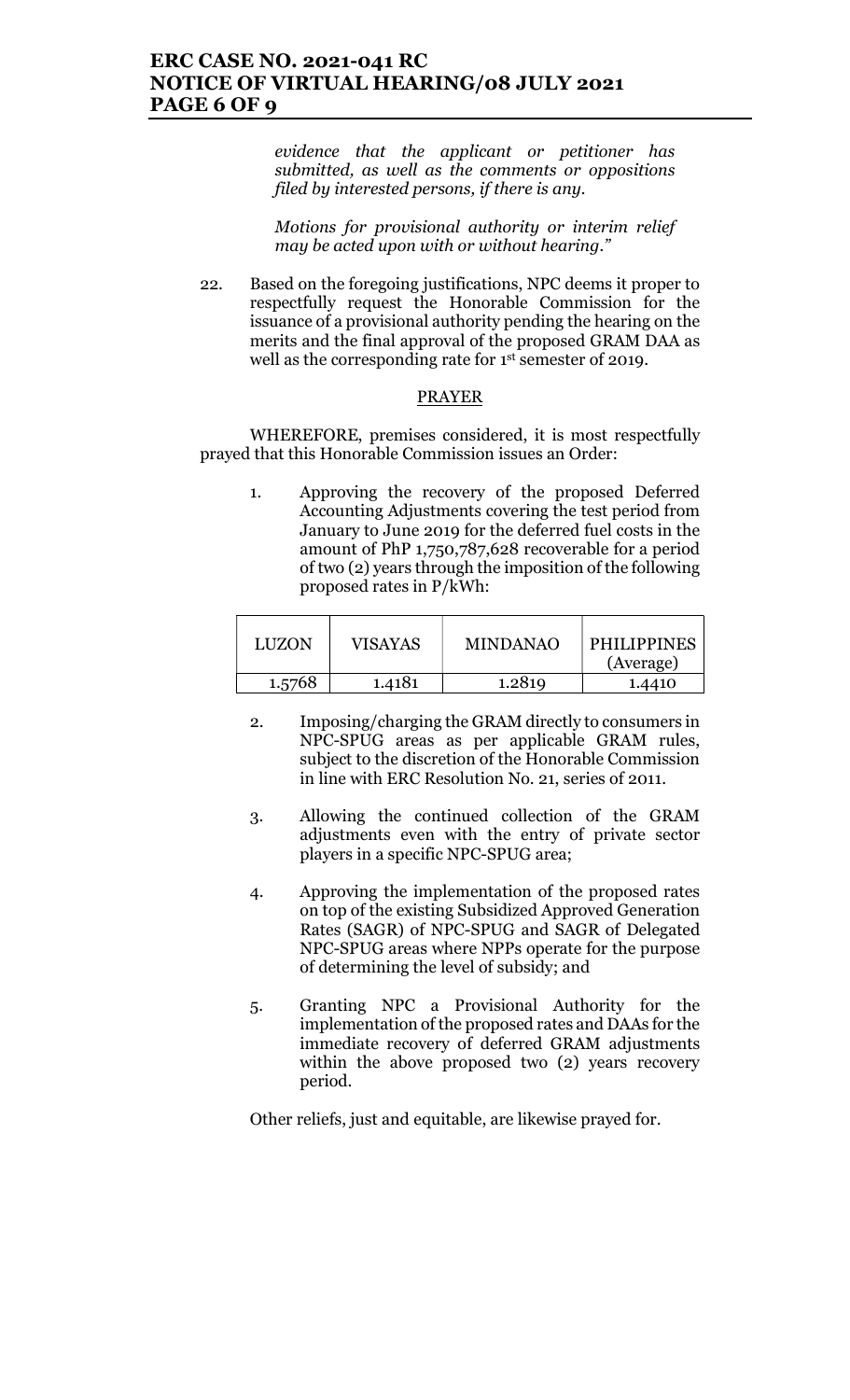### ERC CASE NO. 2021-041 RC NOTICE OF VIRTUAL HEARING/08 JULY 2021 PAGE 7 OF 9

In the Order dated 15 June 2021, the Commission has set the instant Petition for the determination of compliance with the jurisdictional requirements, expository presentation, Pre-trial Conference, and presentation of evidence on the following dates: 04 August 2021, for determination of jurisdictional compliance and expository presentation for Luzon, Visayas and Mindanao stakeholders; 11 August 2021 for Pre-Trial Conference; and 18 August 2021, 25 August 2021 and 08 September 2021 for presentation of evidence.

However, on 07 July 2021, NPC filed an Urgent Motion to Reset dated 05 July 2021 (Motion). Finding the said Motion in order, the Commission granted the same and cancelled the above-mentioned hearings.

IN VIEW OF THE FOREGOING, the Commission hereby sets the instant Application for determination of compliance with the jurisdictional requirements, expository presentation, Pre-trial Conference and presentation of evidence on the following dates and online platform for the conduct thereof pursuant to Resolution No. 09, Series 0f 20203 dated 24 September 2020 and Resolution No. 01, Series of 2021, dated 17 December 2020 (ERC Revised Rules of Practice and Procedure)4:

(This space is intentionally left blank)

 $\overline{a}$ 

<sup>3</sup> A Resolution Adopting the Guidelines Governing Electronic Applications, Filings and Virtual Hearings Before the Energy Regulatory Commission.

<sup>&</sup>lt;sup>4</sup> A Resolution Adopting the Revised Rules of Practice and Procedure of the Energy Regulatory Commission.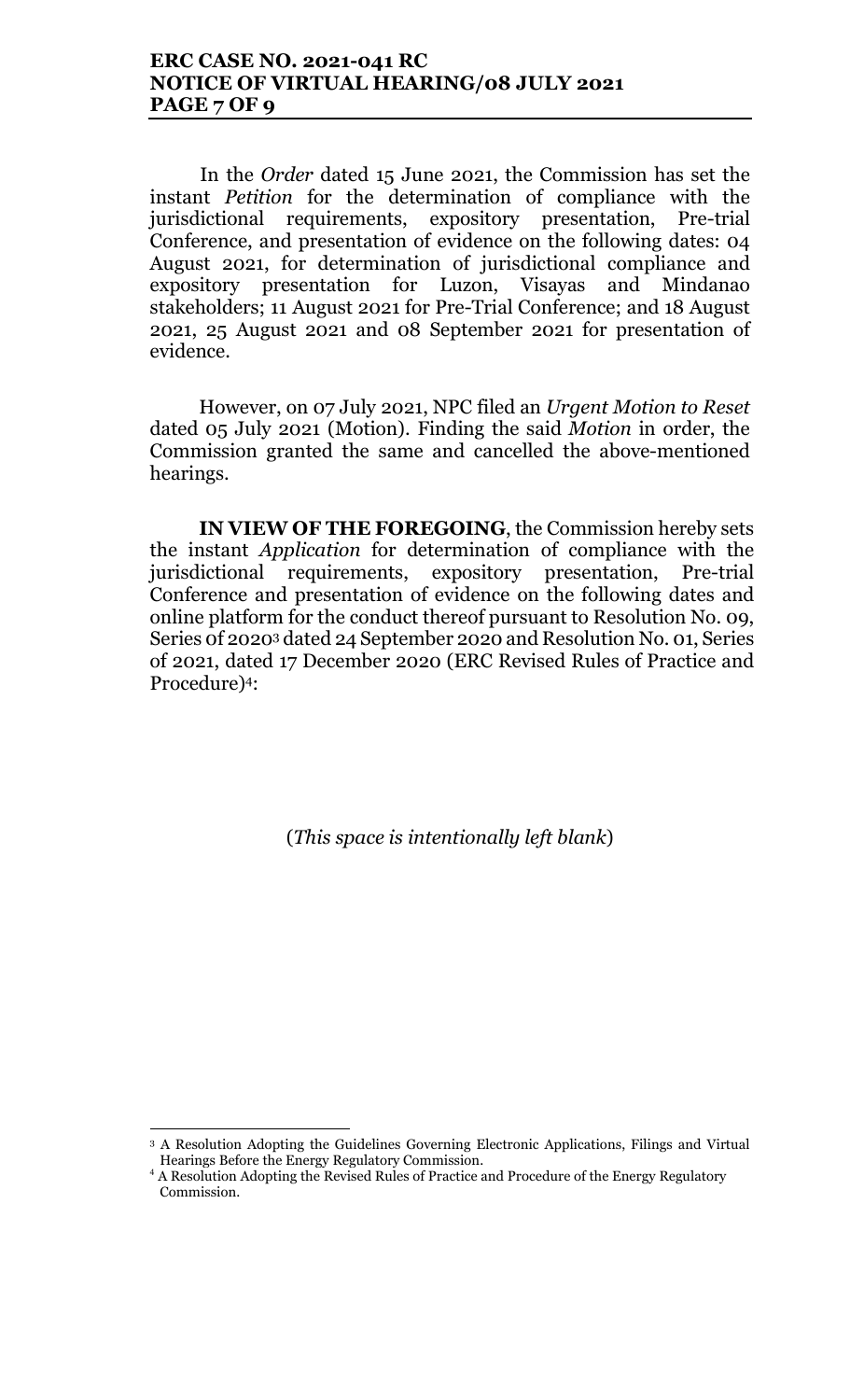# ERC CASE NO. 2021-041 RC NOTICE OF VIRTUAL HEARING/08 JULY 2021 PAGE 8 OF 9

| Date                                                                                     | <b>Platform</b>                  | <b>Activity</b>                                                                                                                                                |
|------------------------------------------------------------------------------------------|----------------------------------|----------------------------------------------------------------------------------------------------------------------------------------------------------------|
| 03 November 2021<br>(Wednesday) at two<br>o'clock in the afternoon<br>(2:00 P.M.)        | <b>Microsoft</b><br><b>Teams</b> | Determination of<br>compliance with<br>jurisdictional<br>requirements and<br><b>Expository Presentation</b><br>for Luzon, Visayas and<br>Mindanao Stakeholders |
| 10 November 2021<br>(Wednesday) at two<br>o'clock in the afternoon<br>(2:00 P.M.)        | <b>Microsoft</b><br><b>Teams</b> | Pre-trial Conference and<br><b>Presentation of Evidence</b>                                                                                                    |
| <b>17 November 2021</b><br>(Wednesday) at two<br>o'clock in the afternoon<br>(2:00 P.M.) | <b>Microsoft</b><br><b>Teams</b> | <b>Presentation of Evidence</b>                                                                                                                                |
| <b>24 November 2021</b><br>(Wednesday) at two<br>o'clock in the afternoon<br>(2:00 P.M.) | <b>Microsoft</b><br><b>Teams</b> | <b>Presentation of Evidence</b>                                                                                                                                |

Any interested stakeholder may submit its comments and/or clarifications at least one (1) calendar day prior to the scheduled virtual hearing, via electronic mail (e-mail) at  $\frac{d\alpha}{d\alpha}$  (e-mail) at  $\frac{d\alpha}{d\alpha}$  (erc. ph, copy furnish the Legal Service through  $\frac{\text{legal@erc.ph.}}{\text{Real@erc.ph.}}$  The Commission shall give priority to the stakeholders who have duly submitted their respective comments and/or clarifications, to discuss the same and propound questions during the course of the expository presentation.

Moreover, all persons who have an interest in the subject matter of the instant case may become a party by filing with the Commission via e-mail at <u>docket@erc.ph</u>, copy furnish the Legal Service through legal@erc.ph, a verified Petition to Intervene at least five (5) calendar days prior to the date of the initial virtual hearing and subject to the requirements under Rule 9 of the ERC Revised Rules of Practice and Procedure, indicating therein the docket number and title of the case and stating the following:

- 1) The petitioner's name, mailing address, and e-mail address;
- 2) The nature of petitioner's interest in the subject matter of the proceeding and the way and manner in which such